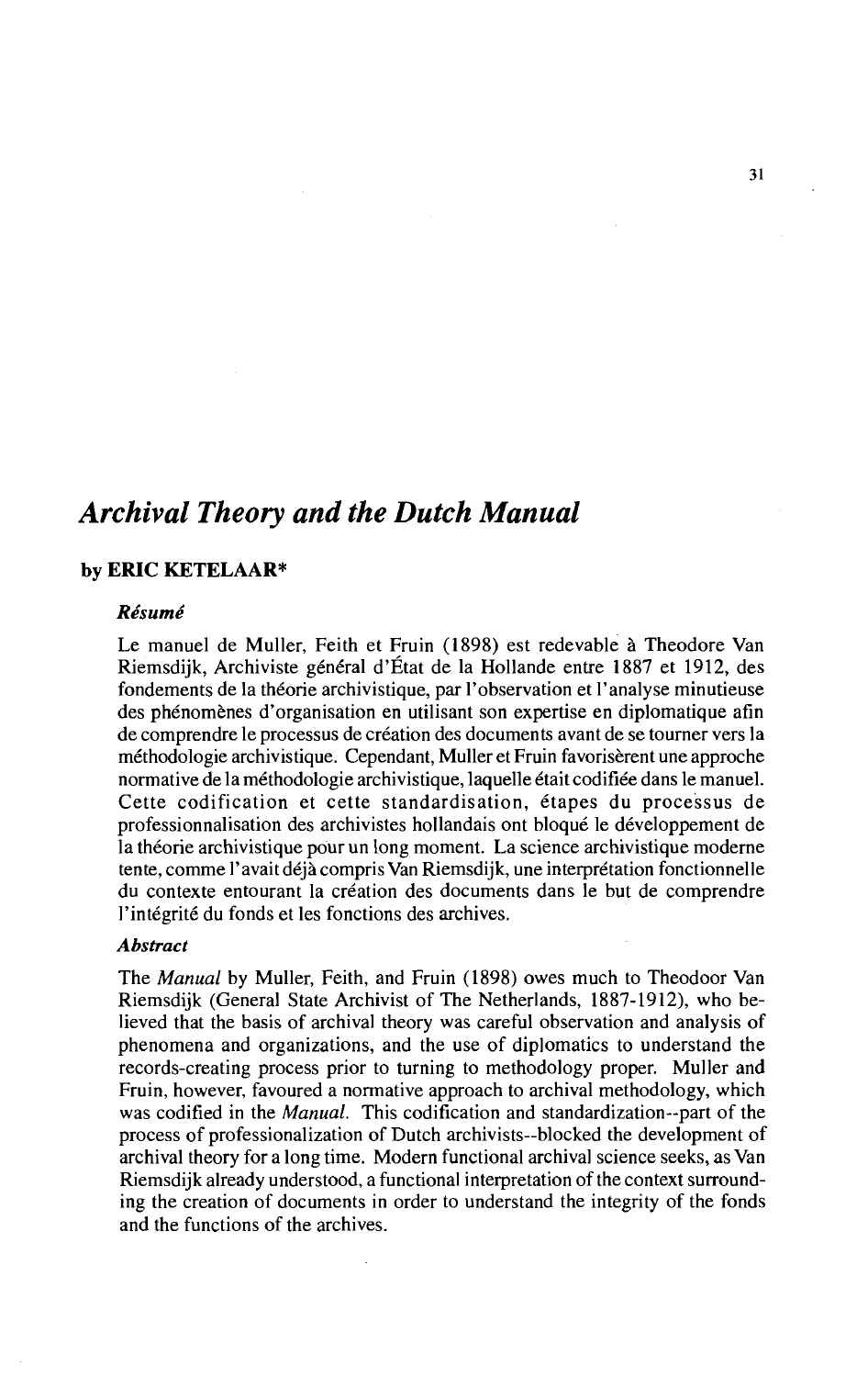"A most confusing text-book ... a very real tribute to its fundamental and sound theoretical basis"

Fifty-five years ago, in 1940, the American edition of the Dutch *Manual for the Arrangement and Description of Archives* by Muller, Feith, and Fruin, was published.<sup>1</sup> The publication of the American edition was acknowledged by the  $1940$ annual meeting of the Society of Dutch Archivists, some months after the Germans had occupied the Netherlands. Apparently because of the war, only a few copies of the American edition of 1940 were imported into the Netherlands. In fact, the Dutch union catalogue knows of only three copies in the whole country, apart from the one in the library of the General State Archives in The Hague.

You can imagine my profound joy when Frank Evans in 1991, having attended the celebration of the centenary of the Society of Dutch Archivists, sent me his own copy of the American edition of the *Manual* as a personal gift. Frank had acquired that copy from Henry Howard Eddy,<sup>2</sup> Archivist of the Commonwealth of Pennsylvania, who must have bought the *Manual* when he joined the National Archives in Washington in December 1942. Henry Eddy studied the *Manual* diligently, as appears from the many pencilled notes that he scribbled throughout the book. On an empty page he summed up his assessment:

For an American archivist, especially for an apprentice eager to learn the techniques of his profession, this is a most confusing text-book, chiefly because the illustrations, inserted to make the text clearer, are utterly weird and foreign and outside our American experience...

After this severe beginning, he goes on with his review, to conclude in a positive vein:

It is important to remember, that it was written for the practical instruction of Dutch archivists to help them in handling Dutch records. It is a manual for workers, not a philosophical treatise. The fact that we Americans can get anything at all from it is a very real tribute to its fundamental and sound theoretical basis.

"A most confusing text-book ... a very real tribute to its fundamental and sound theoretical basis"--these words written down some 50 years ago by Henry Eddy are an appropriate starting point for my article on archival theory in the Netherlands, the homeland of the *Manual* that solicited this comment.

The genesis of the *Manual* and its coming to America have been described elsewhere.<sup>3</sup> There is, however, one element that needs elaboration: the role that a fourth Dutch archivist, Van Riemsdijk, played in the development of archival theory, which was codified in the *Manual* of the Dutch trio Muller, Feith, and Fruin.<sup>4</sup>

Theodoor Van Riemsdijk and Sam Muller were of the same age. Upon coming down from university, trained as legal historians, they entered the archival profession in their mid-twenties. In 1874, Muller started as City Archivist of Utrecht, one year before Van Riemsdijk was appointed as City Archivist in Zwolle.<sup>5</sup> Before moving to Zwolle, Van Riemsdijk assisted Muller in establishing the Utrecht City archives; Muller had the advantage of having previously attended some lectures at the Paris Ecole des Chartes. There, Muller remembered, "the professor who taught the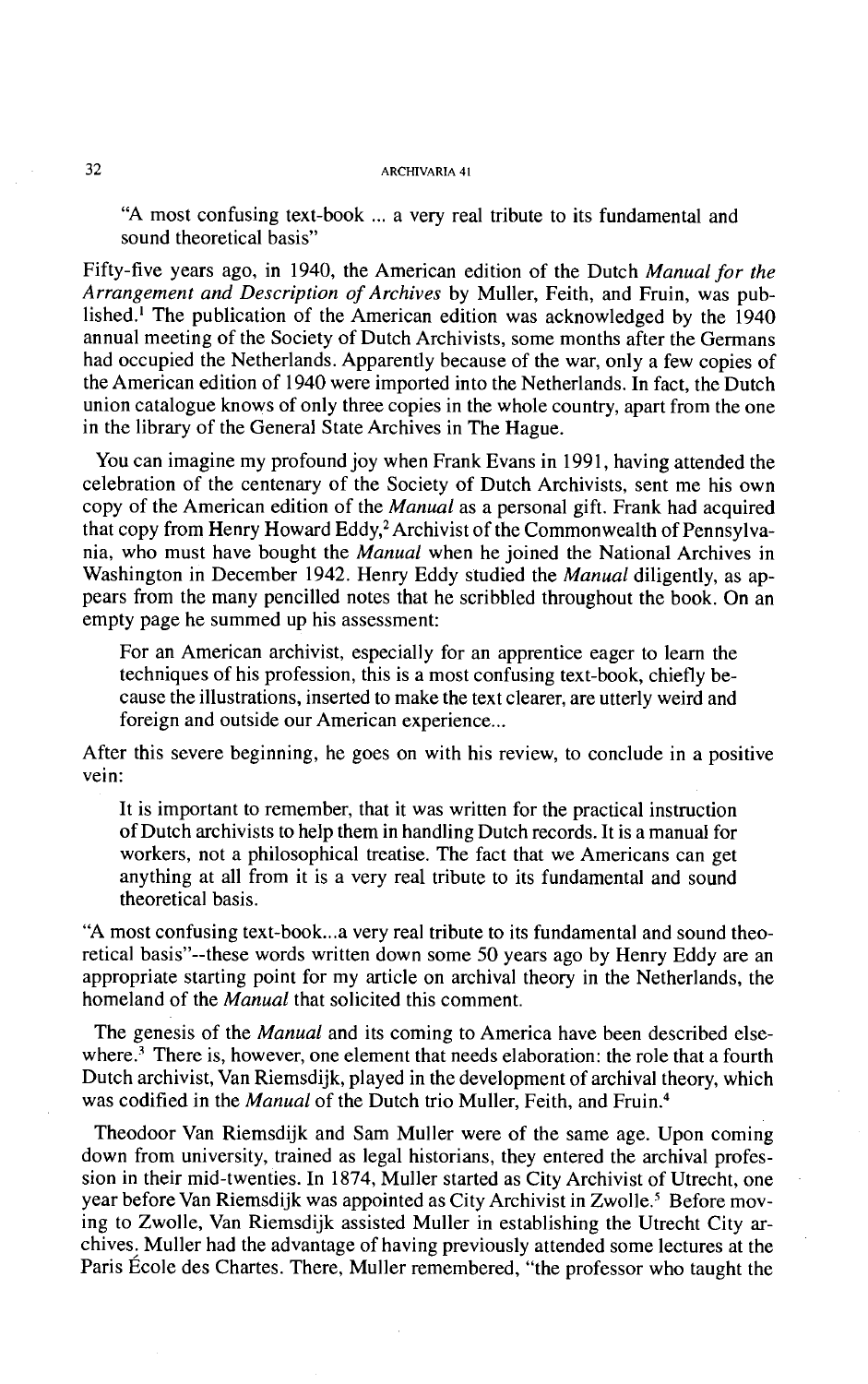organization of archives, never tired of preaching the *respect des fonds."* One sentence in his lecture notes reveals "Règle absolut: il faut respecter les fonds."<sup>6</sup>

Muller and Van Riemsdijk both had to find out how to arrange the archives-- most of them dating back before 1800-- piling up in their repositories. They had no "Starting an Archives" handbook. Each moved in unknown territory, keeping in close touch with the other, exchanging views and experiences by correspondence and in meetings. We can follow how their conceptions gradually matured.

Van Riemsdijk and Muller started with developing an archival theory: the analysis of ideas about what archives are, their essential characteristics, and common properties.7 As Terry Eastwood has pointed out, archival theory and archival practice are linked together by archival methodology. The three together constitute archival science. $8$  Van Riemsdijk, before turning to the methodology proper, gave precedence to the analysis and explanation of the way organizations generate and organize their memory to conduct business. Rightly, Van Riemsdijk has been called the first Dutch archival scientist.<sup>9</sup> Muller was struck with awe by Van Riemsdijk's approach.<sup>10</sup> Nevertheless, Muller left the theoretical platform rather soon, impatient to apply the methodology in practice.

As early as 1877, Van Riemsdijk had come to the conclusion that archival documents should be "placed in their natural and original context, where they reveal their nature and meaning best."<sup>11</sup> He also found that the system of arrangement of an archival *fonds* should be based on its original organization. His view was that in general the original organization of records corresponds to the original organization of the administration. Here we notice an important difference between Van Riemsdijk and others, including the authors of the *Manual* of later date. Van Riemsdijk does not limit organization of administration to the *structure* of the administrative body, as paragraph sixteen of the *Manual* does.<sup>12</sup> Van Riemsdijk includes also the records administration proper, the procedures, the registry system.<sup>13</sup> These should be studied in detail, before embarking upon the arrangement and description of a *fonds.* Van Riemsdijk focused not on the actual record, but on the record-creating process. He tried to understand why and how records were created and used by their original users, rather than how they might be used in the future.<sup>14</sup> This not only distinguishes him from Muller and others, it makes Van Riemsdijk also a forerunner of the modern post-custodial paradigm, in which analysis of the characteristics of individual documents is replaced by understanding the business functions, transactions, and workflows that cause documents to be created. I refer to Terry Cook's paper for the 1996 International Congress on Archives, entitled "Archives in the Post-Custodial World: Interaction of Archival Theory and Practice Since the Publication of the Dutch *Manual* in 1898." Cook puts the Dutch *Manual* not only in a historical and global context, but, more importantly, in the theoretical and methodological context that transcends the century under review.

Van Riemsdijk did extensive research into the original archival and administrative organization, reviewing these "in connection with the officers, to whose activity we owe the creation of the archives."<sup>15</sup> One of the finest examples of this approach is Van Riemsdijk's book of 1885 about the chancery (the office of the clerks) of the States-General since the sixteenth century. Even today, after more than a century, scholars consider this book to be indispensable for any researcher who wants to use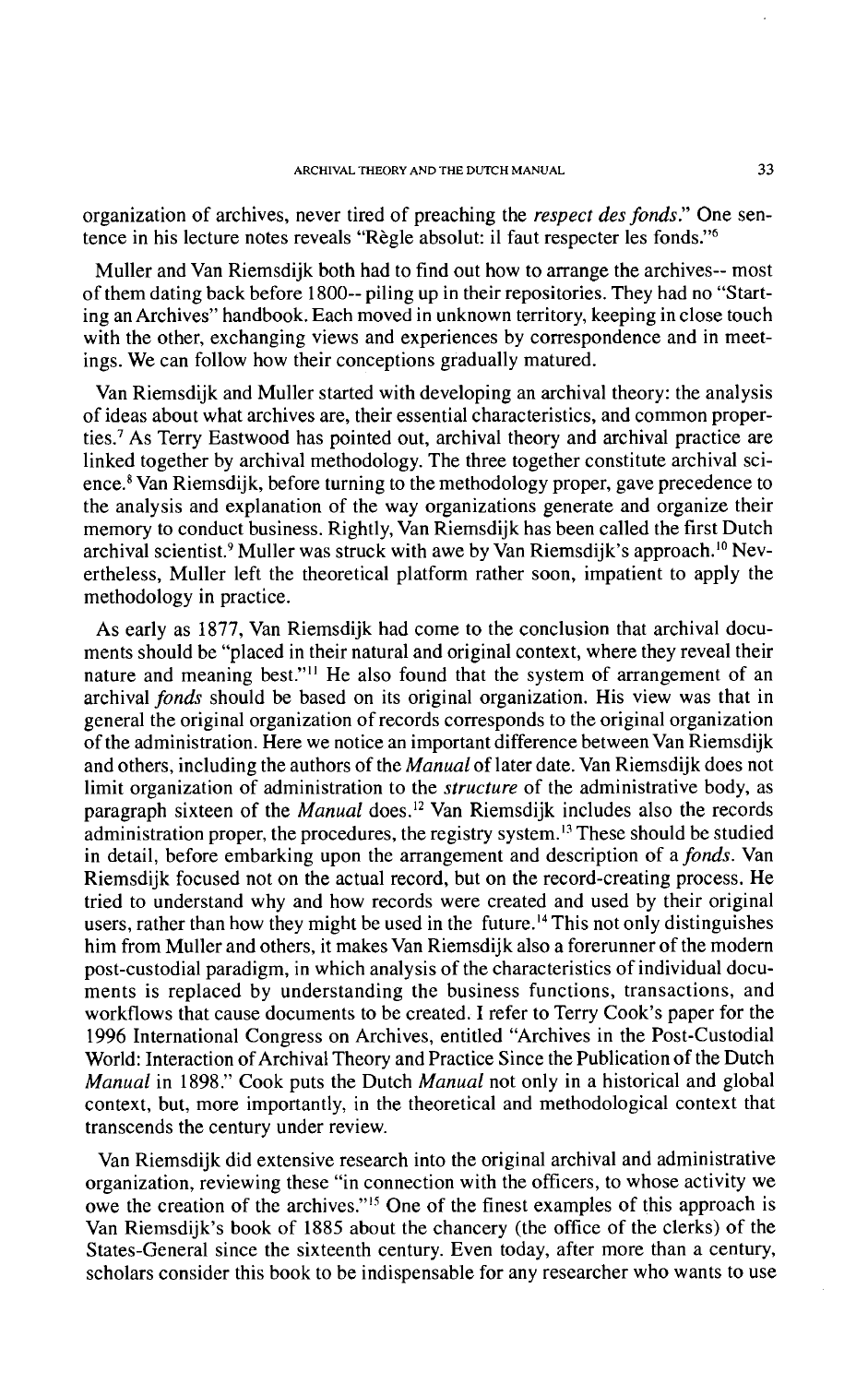the archives of the States-General.<sup>16</sup> It describes in detail the administrative procedures and their outcome in the different record series of the chancery. Here Van Riemsdijk applies diplomatics--not the diplomatic science as founded in the eighteenth century for the study of single documents from medieval times, but earlymodern diplomatics, what the Germans call Aktenkunde,<sup>17</sup> which has as object the series, the archives as a complex of documents. $^{18}$ 

Van Riemsdijk concludes his book with a final chapter on the arrangement of archives and the construction of inventories, in which he outlines the methodology that was canonized later in the *Manual*: "The interconnection of the documents reveals their nature and mutual context much better than any order which an archivist may introduce later." According to Van Riemsdijk, one is forced to take as a principle the preservation of the old order.<sup>19</sup> This is what a later generation called the "structuurbeginsel" (the principle of respect for archival structure): the principle that a fonds is a whole, whose historically determined structure should not be disturbed by a system of arrangement that is foreign to that *fonds*, but, if necessary, should be restored.20 In Dutch archival theory this principle of respect for archival structure is a consequence of the respect des fonds and has precedence over the principle of provenance, which in our thinking refers only to the provenance of the individual document.<sup>21</sup> In one of his drafts Van Riemsdijk added another argument in favour of preserving the original context of the documents: breaking up the original interconnection destroys the evidential capacity of the archives.<sup>22</sup>

A friend and patron of Muller and Van Riemsdijk was Victor De Stuers, the powerful head of the department for Arts and Sciences within the Ministry of the Interior. As part of his total reorganization of the archival system, the repositories in the provincial capitals were gradually taken over by the nation from the hands of the provincial governments. Guelderland and Utrecht were the first two provinces where a State Archivist was appointed to succeed a provincial archives officer: Van Riemsdijk himself in 1877 and Muller in Utrecht in 1879. De Stuers prescribed in the instruction for the State Archivists the preparation of scientific inventories, according to a plan to be approved by the Minister.<sup>23</sup> Of all the State Archivists only Muller and Van Riemsdijk had any idea what such scientific inventories should be, and even then Muller had to write to Van Riemsdijk asking him for a model. When the plans one after another were submitted for ministerial approval, De Stuers asked Van Riemsdijk and Muller for advice. As early as 1880 Van Riemsdijk opposed the then prevailing opinion that "there are no firm principles for the arrangement and description of archives and that for each fonds such principles have to be originated and established." Instead, Van Riemsdijk was convinced that there is no fundamental difference between archives and "that archives principally correspond in nature. From their common properties the principles have to be inferred, which principles naturally are uniform and equally applicable to all archives."<sup>24</sup> He reasoned that "there is not so much difference in the principles as there is in their application.<sup>25</sup>

In 1887 Van Riemsdijk became General State Archivist. Three years later he convened the first conference of all State Archivists (in June 1995 we had our 200th conference). Van Riemsdijk aimed at reaching agreement concerning the arrangement of the archival holdings in the repositories on the basis of the principle of respect for archival structure. He wanted to share with others his struggle to develop

 $34$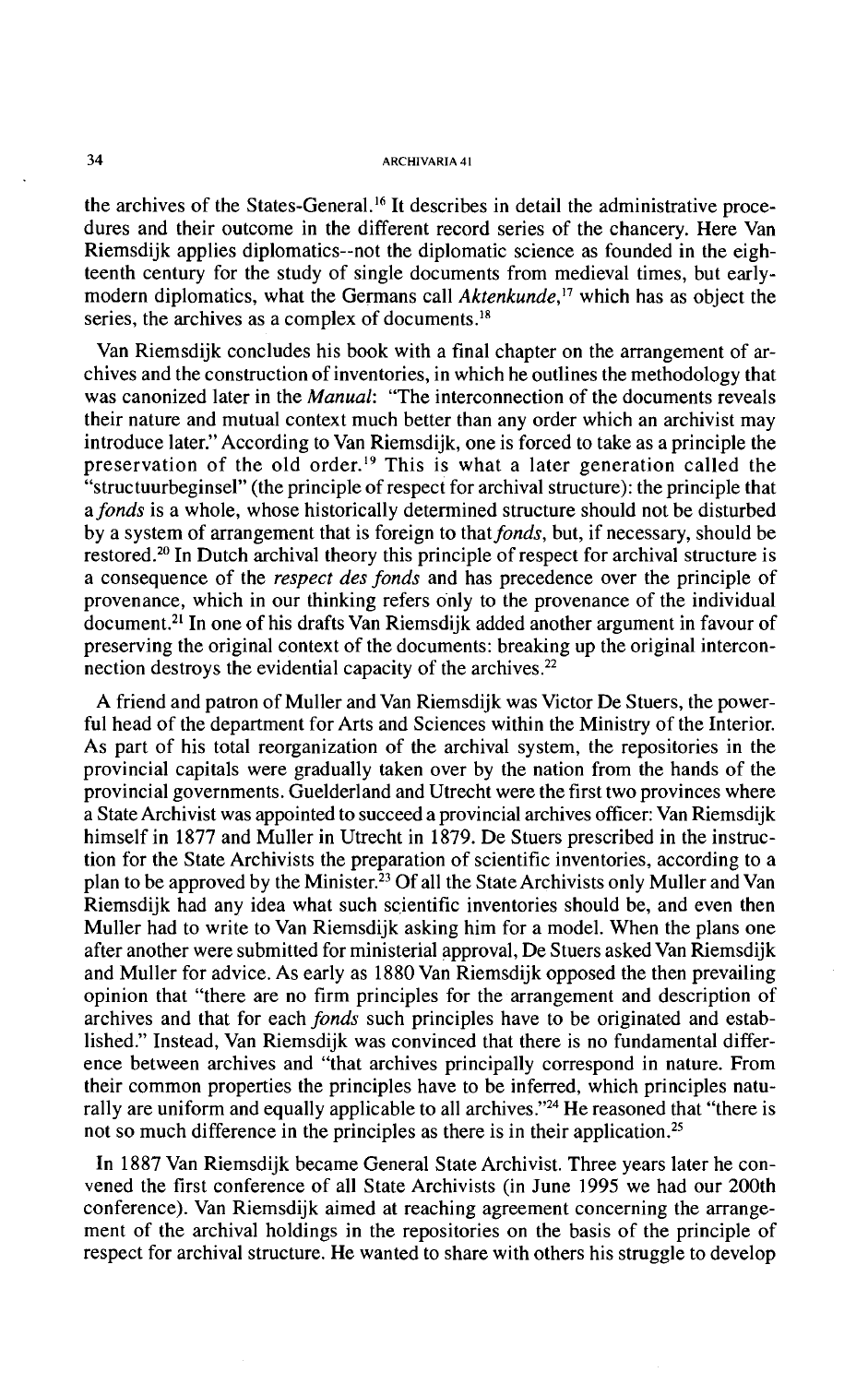a methodology on the basis of archival theory, through careful observation and analysis of phenomena. De Stuers and Muller, however, with Muller's pupil Fruin, favoured a normative approach: instead of archival theory they wanted binding directives, which in  $1897$  were issued by ministerial decree.<sup>26</sup> The directives were, however, limited in scope. They started with a definition of archief (fonds) and prescribed the respect des fonds in distinguishing and arranging archives in a State archives repository. One year later, the Society of Dutch Archivists published the *Manual* by Muller. Feith, and Fruin. In the preface the authors assured their readers that they did not wish to place the rules of the *Manual* "like a heavy yoke on the shoulders of our colleagues. We shall not mind if there are deviations from them in certain details or even in essentials." In fact, however, Muller desired that the *Manual* would influence, "even perhaps for ever would decide," the line of conduct of Dutch archivists. $^{27}$ Muller--a disputatious, sharp-tongued militant, who in his polemics always wanted to carry his point<sup>28</sup>--was responsible for the polemic style of the *Manual* and for its vigorous defense against the heretics and the unbelievers.<sup>29</sup>

The *Manual* of 1898 soon became known as "the one hundred *regels*"--one can translate that as "principles" (as Van Riemsdijk would have done) or as "rules" (as Muller, Fruin, and later generations understood it), rules which no one dared to challenge, especially not in front of Muller (who was President of the Dutch Society until 1920) and Fruin (who, as President from 1920 to 1932 and as General State Archivist from 1912 to 1932, in fact ruled the Dutch archives). Fruin, even according to Muller, "executed the programme very drastically and even rather one-sidedly." $\frac{30}{20}$ What had begun as one hundred principles with explanations, guiding a starting profession, hardened into unquestionable dogmas.

The normative character of archival methodology, codified in the *Manual*, kept Dutch archival theory petrified for a very long time.<sup>31</sup> The standardization, part of the process of professionalization of Dutch archivists, blocked the development of archival theory. This "paradox of professional quality" was characterized by the first Dutch professor in archival science, Van der Gouw, in his remark that Dutch archivists often took "how it should be" for "how it is."32 Compare this with Terry Cook's observation of North-American archivists: "Yet by asking 'what' and 'how' instead of 'why,' these archivists did not get behind the procedures, methods, and technologies of archival work to probe its deeper meaning, which is the study of records and their relationship to society at large." $33$ 

In the past, now and again, Dutch archivists lamented about the need to do more scientific work--as opposed to inventorying archives and managing archival institutions. By science, however, they mostly meant historiography, not archival science.<sup>34</sup> Recently Theo Thomassen, director of the Dutch Archives School, remarked that the Dutch archival system is well organized, but that any intellectual discussion about the theoretical foundations of the profession is not favoured. Archival science, he continues, has not a high status among Dutch archivists, who rather present their trade as performing tricks, not to be made difficult by a lot of theory. This is not only the case in the Netherlands. Angelika Menne-Haritz from Germany remarks: "archival science ... reduced to an exercise of practical skills ... represents in the minds of archivists an aspect of professional identity that can be safely neglected."<sup>35</sup> Thomassen complains that archival theory is insufficiently supplied with input from the profes-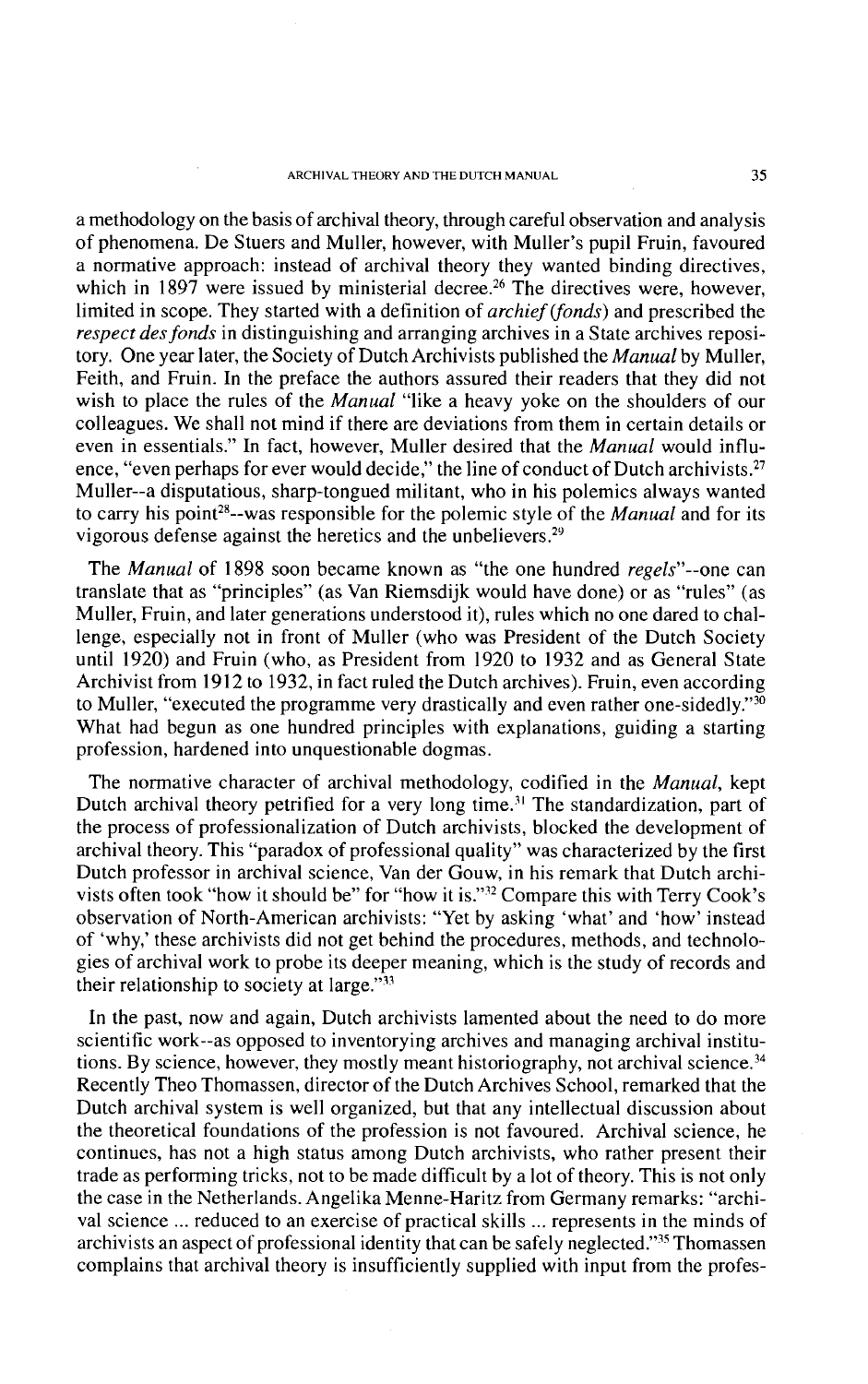sional education which is outside the academic environment.<sup>36</sup> This, however, will change shortly. The Archives School has allied with the University of Amsterdam, where, beginning in 1995, a four year university course will lead to a degree in library and information science, with a distinctive focus on archival science. It is hoped that the academic setting of archival education will yield more progress in archival theory than was the case with the practice-oriented training at the Archives School.<sup>37</sup> I must confess that I am a bit worried about the risk that the baby of archival knowledge will be thrown out with the bathwater of practical training, when the tub is filled with information science and archival science. But I look forward to better chances to develop archival theory, "free from the constraints of direct practical application and in exchange with other scholars' ideas in discussion meetings and seminars, essays and dissertations."<sup>38</sup>

Archival theory, however, should have a wider basis than graduate archival education programmes only, as Richard Cox and others have emphasized.?' The archival institutions, the professional associations and their journals, and individual practitioners all can be instrumental in furthering archival theory.

The contribution to archival theory by professional journals was demonstrated recently when *The American Archivist* provided a special forum on needs in archival research and publication. In order to assess where some of the leading European archival journals stand as a vehicle for archival theory, I took as a sample the 1994 issues of the Dutch *Nederlands Archievenblad,* the German *Der Archivar,* and the British *Journal of the Society of Archivists. I* counted all essential articles, omitting reviews, proceedings of meetings, publication of legal texts, etc. The German and the Dutch journal devoted 28.5 per cent and 26.5 per cent of their articles to archival theory, which is more than in the 1994 volume of *The American Archivist--where*  19.5 per cent of the articles dealt with pure archival theory--and much more than the British, who published in 1994 nothing at all on archival theory. The British are good at publishing case studies and articles on diplomatics, but their practicality seems to counteract pure archival theory. The same is true of the French. Their handbook, published last year, is called: "The Practice of French Archivology." It is a useful methodological handbook, but not a theoretical treatise.40

Because the journals have a different format, I converted the pages on archival theory to the equivalent of one page of the Dutch journal. On archival theory *The American Archivist* published in 1994 the equivalent of fifty-two Dutch pages, the German journal, thirty-eight pages and the Dutch, sixty-one pages. Before American archivists pride themselves, however, I have to add that nearly all of these fifty-two pages of *The American Archivist* were written by Canadians (Duranti, McDonald, Wallot) and by our German colleague Menne-Haritz.

It was Angelika Menne-Haritz who, in her paper at the 1992 Montreal International Congress on Archives, took over the defence of functional archival science from Bruno Delmas (the French archival theorist).<sup>41</sup> Functional archival science replaces descriptive archival science, with its methods of description and arrangement and the creation of finding aids. As Van Riemsdijk, more than a century ago, already understood: only by a functional interpretation of the context surrounding the creation of documents, can one understand the integrity of the *fonds* and the functions of the archival documents in their original context.<sup>42</sup> The form and function of the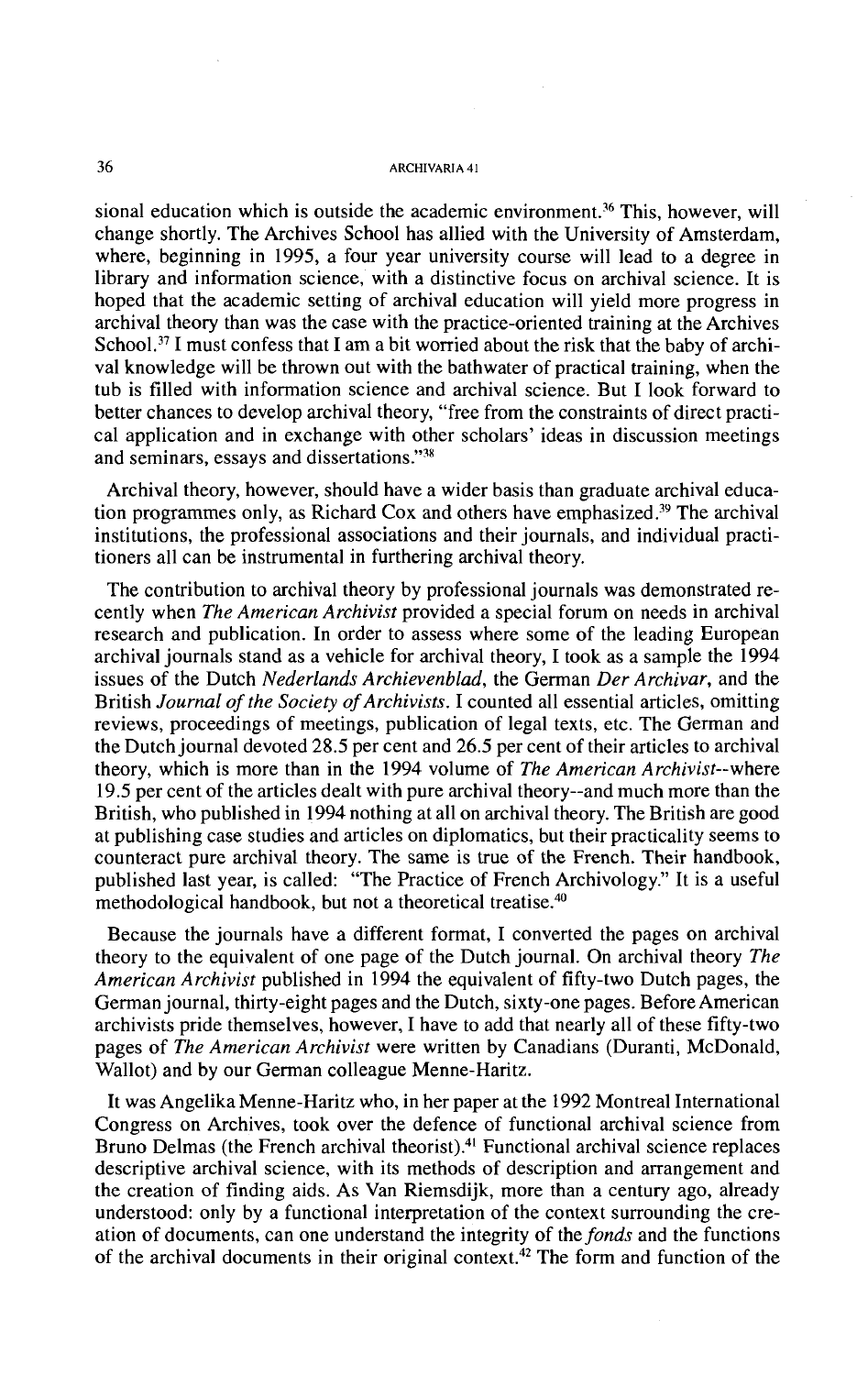record are determined by the business functions that led to their creation.<sup>43</sup> Therefore, before we can appraise or use records, we have to analyze and appraise the business functions.<sup>44</sup> This is the new appraisal methodology developed independently but with an astonishingly common approach by both the Canadian National Archives and the Dutch State Archives. As I said in 1989, "appraise the records creators, instead of appraising the records only."45

The principle of respect for archival structure was discovered by Van Riemsdijk and codified in the *Manual* as the basis for arrangement and description. However, in a functional archival science it is also the basis for appraising the value of records. This makes functional archival science meaningful not only for archivists, but for all people who use archives. We have to make our users--historians, other professionals, the public at large--understand that the unique character of archives is due to their provenance as transactional records created within a functional context. This contextual approach is a powerful tool for any user to find, to use, and to interpret his1 her sources properly.<sup>46</sup> This presupposes, however, that the user is enabled by the archivist to answer the question: how does the original purpose of the record affect what may be done with it?<sup>47</sup> Functional archival science obliges the archivist to look through the records to their contextual history. A fonds is a whole, a historically determined structure, a fabric of relationships and context. Because we have to respect that structure and to understand that fabric, we have to study its history to get insight in the historical process that determined the structure of the *fonds*.<sup>48</sup> And so we come back to the Dutch *Manual* and Van Riemsdijk. Paragraph sixty-one of the Manual ("This is an imp. section," Henry Eddy noted) prescribes an accurate and complete administrative history at the beginning of the inventory. Muller remarked (in the note to paragraph sixty-one) that "the fulfilment of this requirement will cause little trouble for the serious archivist who, if he wishes to arrange his inventory well, will first have to study the mechanism of the old administration." This is exactly what Van Riemsdijk did, and which he did so well that it made Muller a bit jealous.

Accordingly, Dutch archivists have always considered the introduction to be one of the most important parts of the inventory. Indeed, the value of the inventory from the viewpoint of archival science is measured at the introduction.<sup>49</sup> It is by the introductions to their inventories that Dutch archivists have contributed to archival science. The preeminence of research into the administrative history and of diplomatic research into the processes of records creation and contemporary use is not only a Dutch feature, it is typical for European archival science,<sup>50</sup> which has its roots in diplomatics.<sup>51</sup>

Archivists, however, should explore deeper. As Terry Cook has advocated, the locus of archival theory and the profession's potential unique contribution to the broader humanities and social sciences lies in studying the deeper dimensions of the impulses in society that lie behind the creation of records.<sup>52</sup> Socio-historical research in the "history of the record," to use Nesmith's phrase, can provide insights into the evolution of information and communication in society,<sup> $53$ </sup> as demonstrated by such studies as Clanchy's "From Memory to Written Record" and Yates's "Control through Communication." For her publication, Joanne Yates was awarded SAA's Waldo Gifford Leland Prize.<sup>54</sup> Waldo Leland in 1909 presented the archival theory of the Dutch *Manual* to the first conference of American archivists,<sup>55</sup> a very real tribute to its fundamental and sound theoretical basis.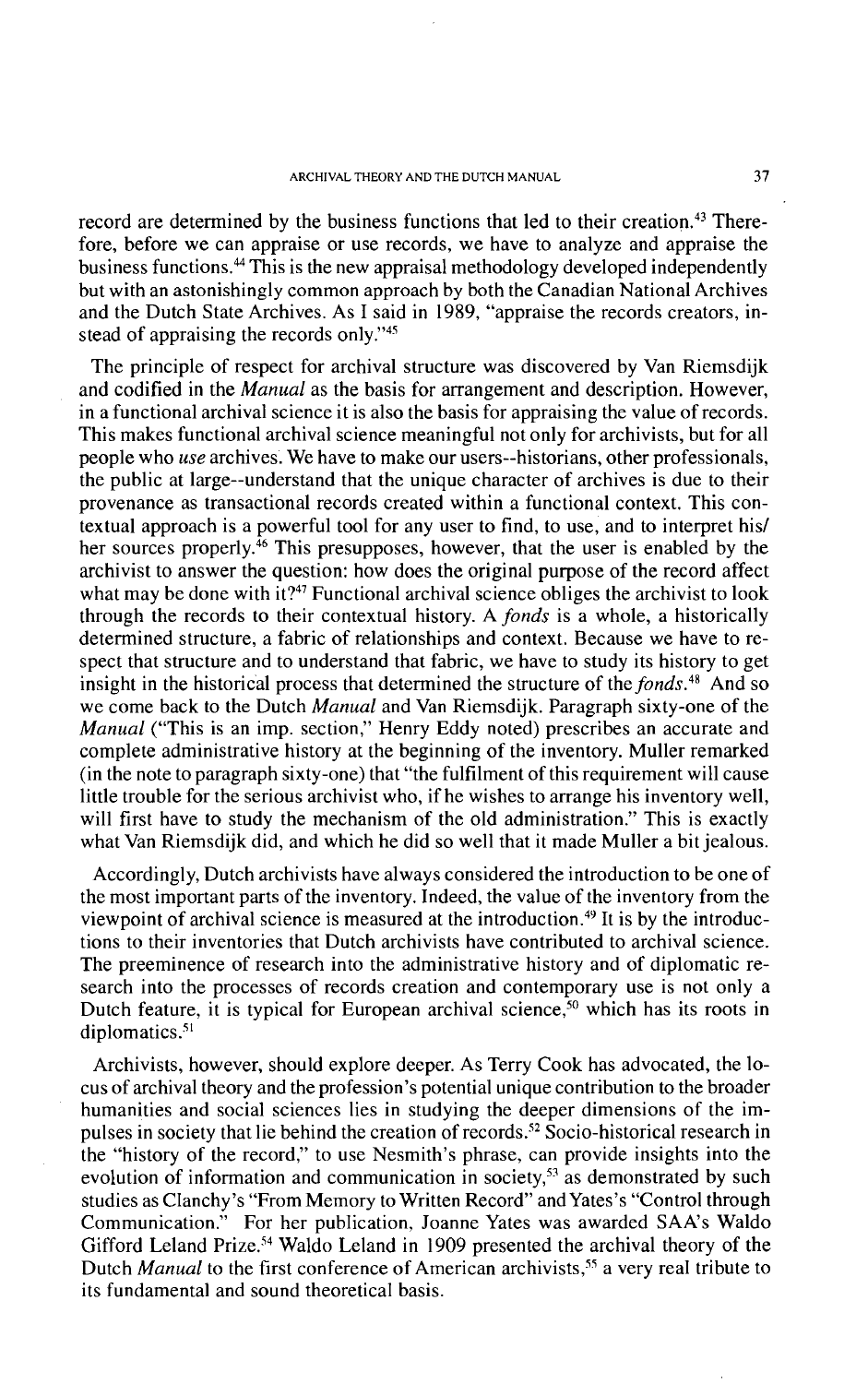- **Notes**<br>**\*** Paper presented at the annual conference of the Society of American Archivists, Washington, DC, 3 September 1995.
- 1 S. Muller, J.A. Feith, R. Fruin, *Manual for the Arrangement and Description of Archives* (A. Leavitt, trans.), (New York, 1940).
- 2 *American Archivist* 28 (1965). p. 447.
- 3 M. Brichford, "The Origins of Modem European Archival Theory," *The Midwestern Archivist 7* (1982). pp. 87-101; E. Ketelaar, "Muller, Feith, and Fruin," *Miscellanea Carlos Wffels, Archives et bibliothZques de Belgique/Archief -en bibliotheekwezen in Belgie* 57 (1986). pp. 255-68; F.C.J. Ketelaar, "De Handleiding 90 jaar," *Nederlands Archievenblad* 92 (1988). pp. 148-51; M. Rabe Banitt, "Coming to America: Dutch *Archivistiek* and American Archival Practice," *Archival Issues* 18 (1993), pp. 43-52.
- 4 J.L. van der Gouw, *Archiejivetenschap* ('s-Gravenhage, 1973); A.E.M. Ribberink, "De toekomst en het verleden, het phenomeen Muller 1874-1994," *Nederlands Archievenblad* 78 (1974), pp. 187-96; F.C.J. Ketelaar, "S. Muller, Fz. en het Nederlands archiefwezen," pp. 198-210; A.E.M. Ribberink, "Op weg naar democratie," in P. Brood, ed., *Respect voor de oude orde. Honderdjaar Vereniging van archivarissen in Nederland* (Hilversum, 1991), pp. 11-25; W.E. Goelema, "De Handleiding: nieuwlichterij of codificatie?," pp. 61-72.
- 5 In my article, cited in note three (p. 257), I wrote erroneously: Zutphen.
- 6 P. Horsman, "Taming the Elephant. An Orthodox Approach to the Principle of Provenance," in K. Abukhanfusa and J. Sydbeck, eds., *The Principle of Provenance. Report from the First Stockholm Conference on Archival Theory and the Principle of Provenance* (Stockholm, 1994) p. 61, note 7; Muller, Feith, Fruin, *Manual,* p. 50.
- 7 Terry Eastwood, "Nailing a Little Jelly to the Wall of Archival Studies," *Archivaria* 35 (Spring 1993), pp. 232-52.
- 8 F.C.J. Ketelaar, *Voowerp van archiefietenschap* (Houten, 1993). p. 19.
- 9 Van der Gouw, *Archiejivetenschap,* p. 7.
- 10 "1 do not comprehend how you managed to familiarize yourself with your archives so quickly and so well. 1 have been working here for two years now, but I assure you that it would not by far be possible for me, without special research, to present such a good account of the ancient city administration. And vet this is so highlv necessary to understand the archives. Before I start with the definitive inventorization I will have to get thoroughly acquainted with it." Letter from Muller to Van Riemsdijk, 1 February 1876, General State Archives, The Hague, Archives of the General State Archives, Van Riemsdijk Papers, 623127.
- 11 *Verslagen omtrent 's rijb oude archieven 1865-1877* ('s-Gravenhage, 1914). p. 154. Cf. Van der Gouw, *Archiejivetenschap,* p. 6.
- 12 Muller, Feith, Fmin, *Manual,* paragraph 16. Leavitt translated the Dutch "archief' incorrectly as archival collection: see F. Upward, "In Search of the Continuum: Ian Maclean's 'Australian Experience' Essays on Recordkeeping," in S. McKemmish and M. Piggott, eds., *The Records Continuum. Ian Maclean andAustralian Archives First Fifty Years* (Clayton, 1994), note 13.1 use the term ''fonds." as used in the *General International Standard Archival Description ISAD (G).*

In the explanation to paragraph 16 there is a glimpse of Van Riemsdijk's idea: "Only the systematic arrangement of the archival collection which is based on its old organization leads to satisfactory results ...," p. 55.

- 13 Van der Gouw, *Archiefiefenschap,* p. 7.
- 14 Terry Cook, "Mind over Matter: Towards a New Theory for Archival Appraisal," in Barbara L. Craig, ed., *The Archival Imagination. Essays in Honour of Hugh A. Taylor* (Ottawa, 1992) p. 47.
- 15 Th. van Riemsdijk, *De griffie van Hare Hoog Mogenden. Bijdrage tot de kennis van het archief van de Staten-Generaal der Vereenigde Nederlanden* ('s-Gravenhage, 1885). Preface.
- 16 A.Th. van Deursen, "Archief en geschiedwetenschap," in P. Brood, ed., *Voor burger en bestuur. Twintig jaar Nederlands archiefwezen 1968-1988* (Hilversum, 1988), p. 110; Ribberink, **"De** toekomst en het verledenp," p. 19.
- 17 H.O. Meisner, *Archivalienkunde vom 16. Jahrhundert bis 1918* (Gottingen, 1969). p. 123; P. Walne, ed., *Dictionary of Archival Terminology,* 2nd ed. (Miinchen 1988). s.v. diplomatic.
- 18 Ketelaar, *Voonuerp,* p. 16; Eastwood, "Nailing a Little Jelly," p. 242.
- 19 Van Riemsdijk, *De Grifie,* pp. 163-65.
- 20 H. Hardenberg, "Some Reflections on the Principles for the Arrangement of Archives," in P. Walne, ed., *Modern Archives Administration and Records Management: a RAMP Reader (Paris, 1985), p. 112; Nederlandse archiefterminologie* (Zwolle, 1962). nr. 82; *Lexicon van Nederlandse arclzieftermen*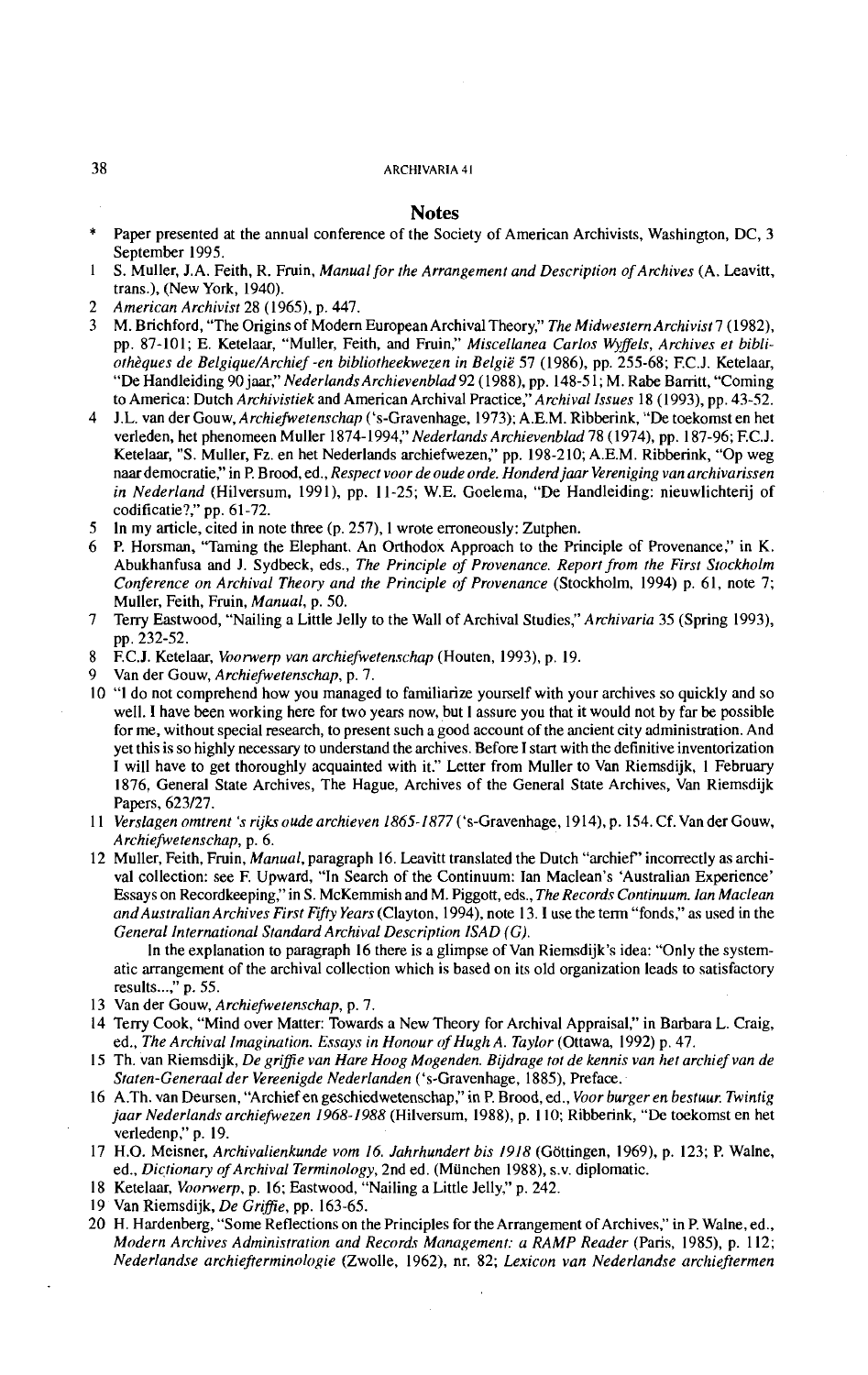('s-Gravenhage 1983), nr. 9. The Dutch "structuurbeginsel" combines both the Principle of Respect for Archival Structure and the Registry Principle, as defined in Walne, ed., *Dictionary of Archival Terminology.* See also M. Roper, "The Development of the Principles of Provenance and Respect for Original Order in the Public Record Office," in Barbara L. Craig, ed., *The Archival Imagination,* pp. 134-53.

- 21 Hardenberg, "Some Reflections," p. 111.
- 22 Van der Gouw, *Archiefwetenschap,* pp. 6-7.
- 23 Goelema, "De Handleiding," p. 67, assumes that Van Riemsdijk proposed this section. It replaced a more detailed section in the first draft, submitted to De Stuers by his staff, which had borrowed the prescription of the "respect des fonds" from the Belgian regulations of 1851, which had, in turn, been copied from the French circular of 1841 (see Brichford, "The Origins," p. 89): H.J.A.H.G. Metselaars, "De totstandkoming van het rijksarchief in Gelderland, 1876-1877,'' *Bijdragen en Mededelingen der Vereniging 'Gelre'* 59 (1976-1977), pp. 250-5 1.
- 24 Van Riemsdijk Papers, 625116.
- 25 Goelema, "De Handleiding," p. 67.
- 26 T.H.P.M. Thomassen, "Kennis of macht: de paradox van een professie. De Vereniging van archivarissen en de kwaliteit van de beroepsuitoefening," in P. Brood, ed., *Respect voor de oude orde,* p. 198. The directives were copied in the *Manual* in paragraphs I, 5, 7, 52, 54, and 70.
- 27 Ketelaar, "Muller, Feith, and Fruin," p. 259.
- 28 *Nederlands Archievenblad* 48 (1940-1941). p. 142.
- 29 Horsman, "Taming the Elephant," p. 55.
- 30 Ketelaar, "Muller, Feith and Fruin," p. 259.
- 31 Thomassen, "Kennis of macht," pp. 198-99; T.H.P.M. Thomassen, "Geen woorden maar handelingen. Werken am een nieuwe verhouding tussen archief- en geschiedwetenschap," *Nederlands Archievenblad*  98 (1994), p. 1 10.
- 32 Van der Gouw, *Archiefwetenschap,* p. 4; Thomassen, "Kennis of macht," p. 213.
- 33 Terry Cook, "From Information to Knowledge: An Intellectual Paradigm for Archives," *Archivaria* 19 (Winter 1984.85). p. 45, reprinted in T. Nesmith, ed., *Canadian Archival Studies and the Rediscovery of Provenance* (Metuchen and London, 1993), p. 217. It was a recapitulation of Frank Burke's lament: "The Future Course of Archival Theory in the United *States,"American Archivist* 44 (1961), pp. 40-46.
- 34 Van der Gouw, *Archiefwetenschap,* p. 4; Ketelaar, "Muller, Feith, and Fruin," p. 266.
- 35 A. Menne-Haritz, "Archivfachliche Ausbildung: den Anforderungen der Gesellschaft des 21. Jahrhunderts gerecht werden," *Archivuni* 39 (1994), p. 265 (English version, "Archival Education: Meeting the Needs of Society in the Twenty-first Century (Paper presented at the XIlth International Congress on Archives, Montreal, 1992), p. 5.
- 36 Thomassen, "Geen woorden," p. 110.
- 37 R.J. Cox, "Professionalism and Archivists in the United States," American Archivist 49 (Summer 1986), pp. 229-47, reprinted in R.J. Cox, *American Archival Analysis. The Recent Development of the Archival Profession in the United States* (Metuchen and London, 1990). p. 45.
- 38 Menne-Haritz, "Archivfachliche Ausbildung," pp. 273-74 (English paper, p. 13).
- 39 R.J. Cox, "Archival Education in the United States: Old Concerns, but New Futures?," in Cox, *American Archival Analysis,* p. 105.
- 40 J. Favier and D. Neirinck, eds., La *pratique archivistique franpise* (Paris, 1993), p. I 1.
- 41 B. Delmas, "Bilan et perspectives de l'archivistique française au seuil du troisième millénnaire," in O. Bucci, ed., *Archival Science on the Threshold of the year 2000* (Ancona, 1992), pp. 81-109; Ketelaar, *Voorwerp,* pp. 19-20; Thomassen, "Geen woorden," pp. 108-109.
- 42 Ketelaar, *Voorwerp,* p. 20.
- 43 S. McKemmish, "Are Records Ever Actual?," in S. McKemmish and M. Piggott, eds., *The Records Continuum* pp. 189-91, 196.
- 44 McKemmish, "Are Records Ever Actual?," p. 196. Thirty years ago one of the leading Dutch archival theorists Panhuysen summoned Dutch archivists to study earnestly the history of record-creating institutions: "We have to know exactly with the fullest detail, how these modern government agencies create records and which records they produce. We have also to know how the interrelation of the competences of these agencies is, because that determines essentially the content and the value of the records they create; at the same time because from that knowledge depends a good judgment on the relationship of these records and thereby concurrently the decision which records are of enduring historical value and which records can be considered for destruction." G.W.A. Panhuysen, "Structuurbeginsel contra beginsel van herkomst?," *Nederlands Archievenblad* 69 (1965), p. 32.